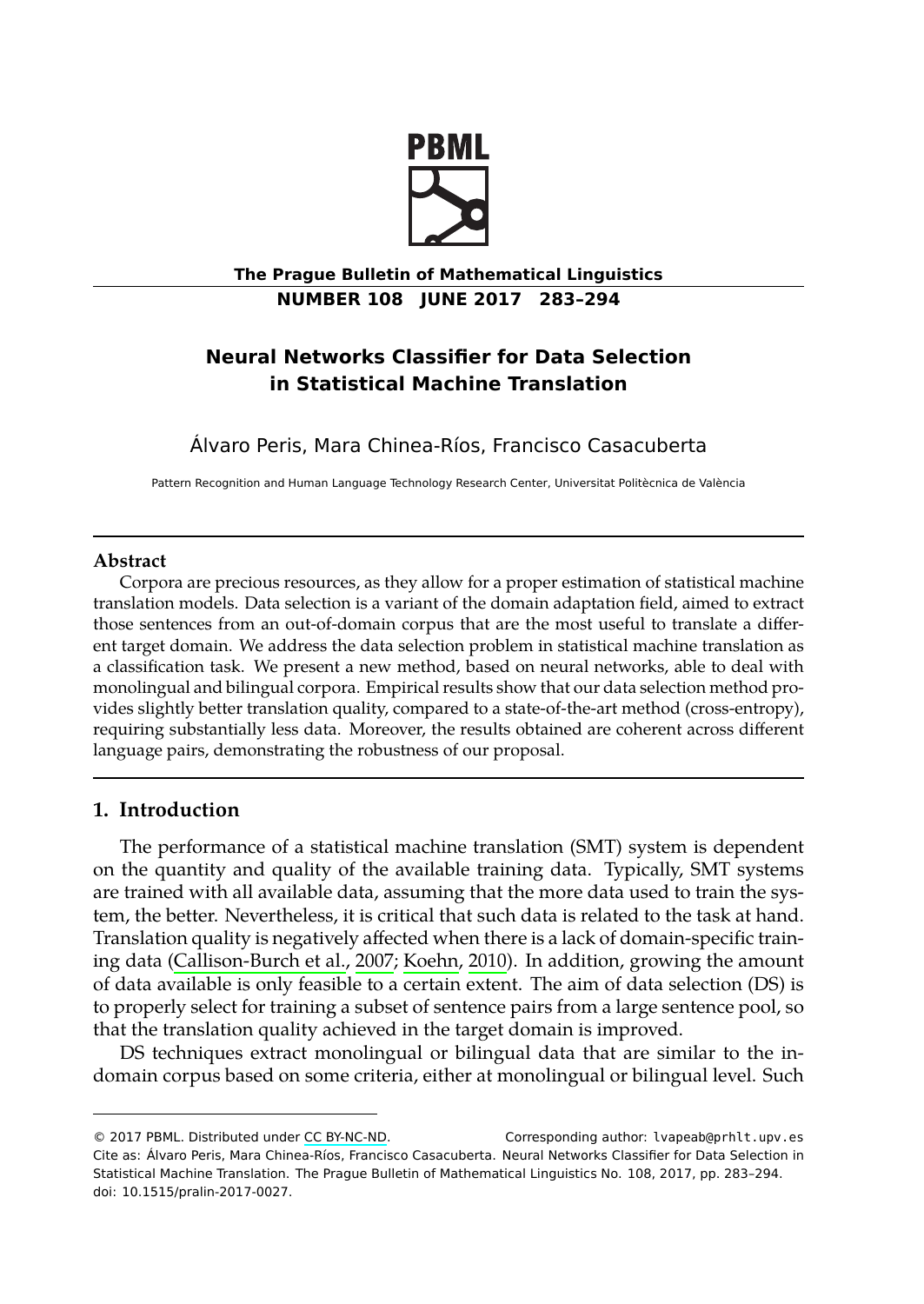selection is incorpor[ated into the training](#page-11-0) [data. The similar](#page-10-2)i[ty m](#page-10-2)etric varies depending o[n each techniqu](#page-10-3)e. Cross-entropy (CE) diff[erence is a typica](#page-10-4)l and well-established ranking function (Moore and Lewis, 2010; Axelrod et al., 2011; Mansour et al., 2011; Schwenk et al., 2012; Rousseau, 2013). CE-based methods train n-gram language models on the in-domain corpus to select si[milar sentence](#page-10-6)[s from the o](#page-10-5)[u](#page-10-7)[t-of](#page-10-5)[-dom](#page-10-7)a[in co](#page-10-7)rpus according to their CE difference.

On the other hand, distributed representation of words have proliferated [s](#page-4-0)pectacularly during the last years in the research community. Neural networks provide powerful tools for processing text, achieving success in text classification (Kim, 2014), machine translation (Sutskever et al., 2014; Bahdanau et al., 2015) or domain adaptation (Joty et al., 2017). Related to the DS field, Duh et al. (2013) leveraged neural language models to perform DS, reporting substantial gains over conventional n-gram language models.

Recently, convolutional neural networks (CNN) (LeCun et al., 1998) have also been used in the domain adaptation field (Chen and Huang, 2016; Chen et al., 2016). In these works, the authors used a similar strategy to the one proposed in Section 3, but in a different domain adaptation case—close to a transductive learning scenario: they have no in-domain training corpus, only a large out-of-domain pool and small sets of translation instances. Their goal was to select from the out-of-domain corpus, the more suitable samples for translating their in-domain corpora.

This paper tackles DS by taking advantage of neural networks as sentence classifiers, with the ultimate goal of obtaining corpora subsets that improve translation quality. In order to make systems scalable, such subsets should be as reduced as possible. Therefore, our goal is twofold: we want to select sentences subsets with the least size possible that improve translation quality.

The main contributions of this paper are:

- We tackle the DS problem for SMT as a clas[sifi](#page-2-0)cation task, employing CNNs and bidirectional long short-term memory (BLSTM) networks.
- We condu[ct](#page-4-0) a wide experimentation, using monolingual and bilingual corpora. The res[ult](#page-5-0)s show that our method outperforms a state-o[f-](#page-8-0)the-art DS technique in terms of translation quality and selection sizes.
- We show that both CNNs and BLSTM networks provide a similar performance for the task at hand.
- In order to make results reproducible, we release the source code of our method. Corpora are also publicly available.

The paper is structured as follows. Section 2, presents our neural DS method. We introduce two architectures, for taking into account a monolingual or a bilingual corpus. Section 3 presents a semi-supervised algorithm for training our classifiers. Next, Section 4 describes the experimental framework, detailing and discussing the results obtained. are detailed and discussed. Finally, Section 5 concludes the work, tracing the future lines of research.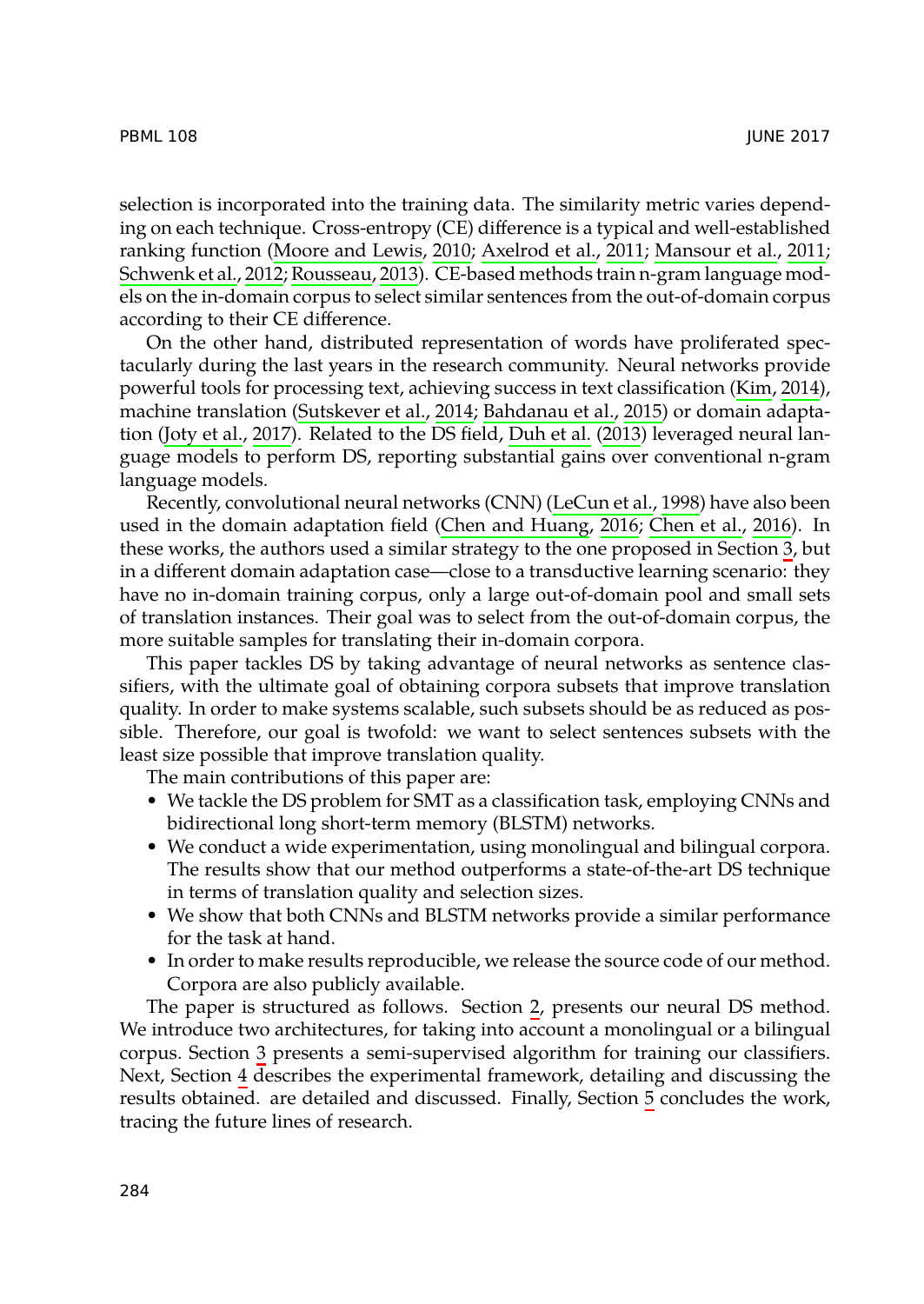<span id="page-2-0"></span>Peris, Chinea-Ríos, Casacuberta NN Classifier for Data Selection in SMT (283–294)

## **2. Data selection**

The goal of DS methods consists in selecting a subset S of sente[nces from an out](#page-11-1)[of-do](#page-11-1)main pool of sentences G, based on an in-domain corpus I. The objective is to enhance the performance of a SMT system trained using this selection. Note that, the lesser the size of S is, the easier is to extend the original SMT system.Therefore, the selection S must represent a trade-off between size and translation improvement.

#### **2.1. Data selection using cross-entropy**

As mentioned in Section 1, a well-established DS method consists in scoring the sentences from the out-of-domain corpus (G) by their CE difference (Moore and Lewis, 2010). For selecting S, this technique relates the CE given by a language model trained on th[e in-domain co](#page-9-0)r[pus](#page-9-0) I, together with an out-of-domain language model, computing a score for a sentence  $x$ :

$$
c(\mathbf{x}) = H_{\mathrm{I}}(\mathbf{x}) - H_{\mathrm{G}}(\mathbf{x}) \tag{1}
$$

where  $H_I$  and  $H_G$  are the in-domain and out-of-domain CE of sentence  $x$ , respectively.

Note that this method is defined in terms of I, as defined by the original authors. Even though it would also be feasible to define this method in terms of S, such redefinition lies beyond the scope of this paper, since our purpose is only to use this method only for comparison purposes.

In Axelrod et al. (2011), the authors propose a extension to this monolingual CE method, so that it is able to deal with bilingual information. To this end, they sum the CE difference for each side of the corpus, both source and target. Let  $I_s$  and  $G_s$  be the in-domain source corpus and the out-of-domain source corpus respectively, and  $I_t$ and  $G_t$  be the in-domain and out-of-domain target corpora. Then, the CE difference between a source sentence  $x$  and a target sentence  $y$  is defined as:

$$
c(x, y) = [H_{I_s}(x) - H_{G_s}(x)] + [H_{I_t}(y) - H_{G_t}(y)]
$$
\n(2)

#### **2.2. Data selection using neural networks**

In this work, we tackle the DS problem as a classification task. Let us consider a classifier model M that assigns a probability  $p_M(I | x)$  to a given sentence x, depending whether  $x$  belongs to the in-domain corpus I or not.

In this case, to obtain the selection S, one could just apply M to each sentence from the out-of-domain pool G and select the most probable ones.

We propose to use a neural classifier, exploring CNN and BLSTM networks as sentence encoders. As shown in Fig. 1 (left), the input sentence is fed to our system following a one-hot codification scheme and is projected to a continuous space by means of a word-embedding matrix. Next, the sequence of word embeddings is processed either by a CNN or a BLSTM network. After this, we stack one or more fully-connected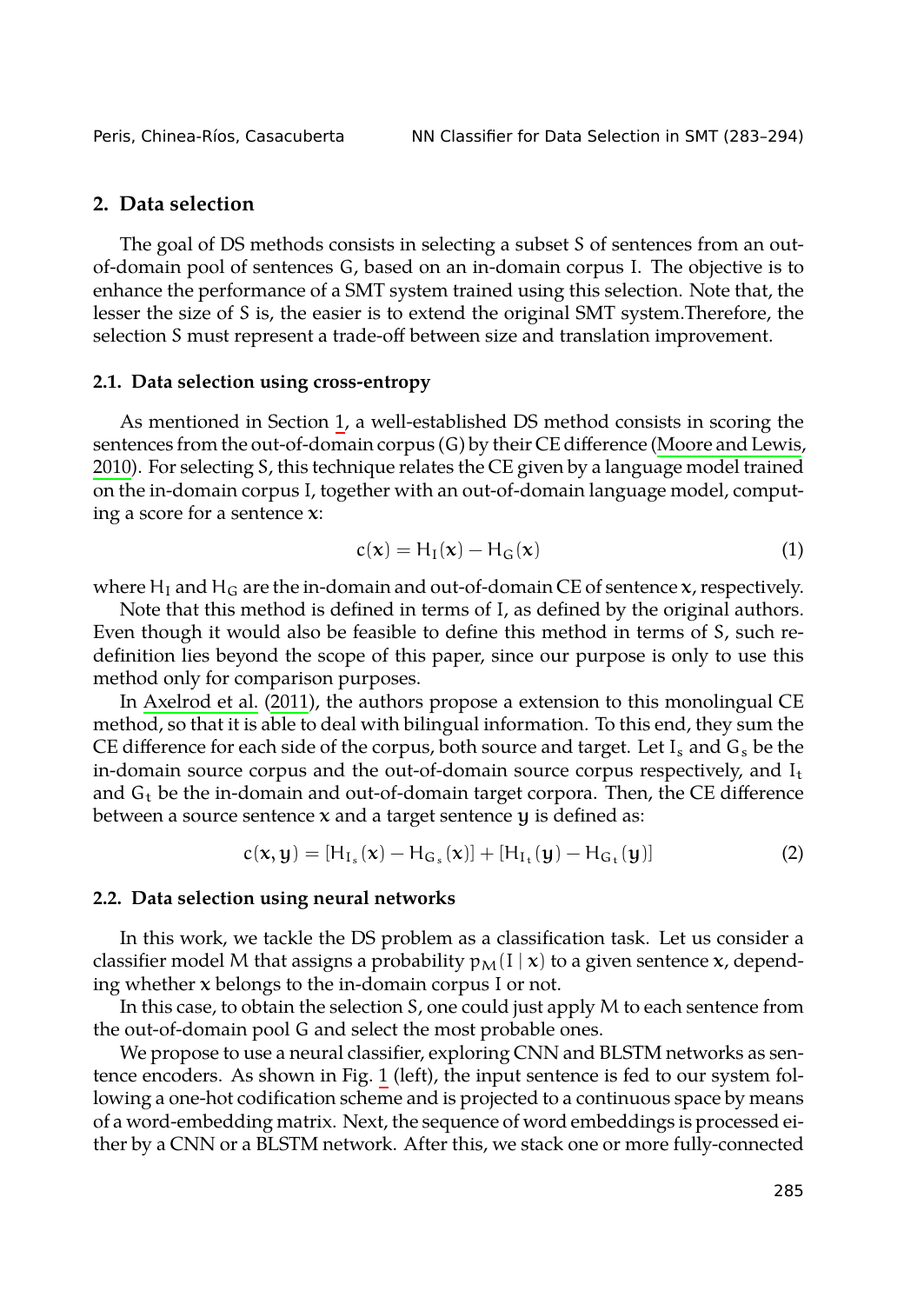<span id="page-3-0"></span>



*Figure 1: General architecture of the proposed classifiers. The monolingual model is shown at the left while the bilingual model is shown at the right.* w-emb *stands for word-[em](#page-3-0)bedding and* FC *for fully-connected layer.*

(FC) layers. Finally, we can apply a softmax function, if we wish to obtain normalized probabilities. All elements can be jointly trained by maximum likelihood.

This reasoning can be extended [in order to be appli](#page-11-2)cable to a bilingual corpus. [Therefore, if we have the source se](#page-10-8)[ntenc](#page-10-9)e  $x$  and its corresponding translation  $y$ , we can model the pro[babili](#page-10-9)ty  $p_M(I | x, y)$ . F[or doi](#page-10-9)ng this, we used two networks, one for the source language and [anot](#page-10-9)her one for the target language. We concatenated their outputs and apply FC layers, as in the previous case, computing an unique score for each bilingual pair. Fig. 1 (right) shows this architecture.

**Convolutional neural networks.** CNNs have proven their representation capacity, not only in computer vision tasks (Szegedy et al., 2015), but also representing text (Kalchbrenner and Blunsom, 2013; Kim, 2014). In this [work, we used the non-static](#page-11-3) CNN proposed by Kim (2014). This CNN consists in the application of a set of filters to windows of different length. These filters apply a non-linear function (e.g. ReLU). Next, a max-pooling operation is applied to the set of convolutional filters[. As result,](#page-10-10) [the CNN obtains a featu](#page-10-10)[re vector represen](#page-10-11)ting the input sentence.

**Recurrent neural networks.** In recurrent neural networks, connections form a directed cycle. This allows the network to maintain an internal state and be effective sequence modelers. Moreover, bidirectional networks (Schuster and Paliwal, 1997) have two independent recurrent layers, one processing the input sequence in a forward manner and other processing it a backward manner. Therefore, they allow to exploit the full context at each time-step. Gated units, such as LSTM (Hochreiter and Schmidhuber, 1997; Gers et al., 2000), mitigate the vanishing gradient problem and hence, they are able to properly model long sequences. BLSTM networks can be used for encoding a sentence by concatenating the last hidden state of the forward and backward LSTM layers. This provides a compact representation of the sentence, which accounts for relationships in both time directions.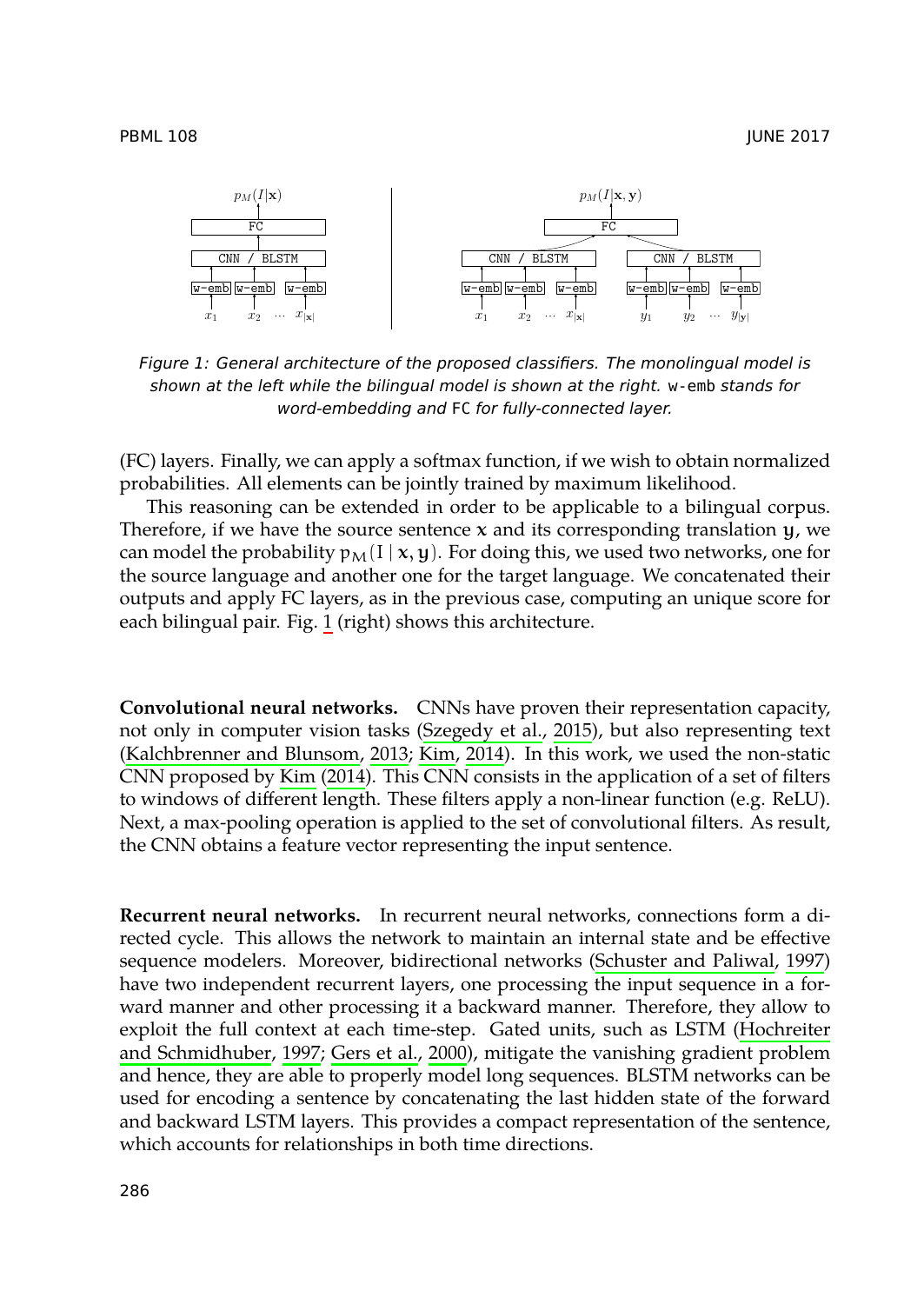<span id="page-4-1"></span><span id="page-4-0"></span>Peris, Chinea-Ríos, Casacuberta NN Classifier for Data Selection in SMT (283–294)

## **3. Semi-supervised selection**

Properly training these neural classifiers may be a challenging task, since the indomain data is scarce. Hence, for training them, we follow a semi-supervised iterative protocol (Yarowsky, 1995).

```
Input: P_0 (positive samples),
N_0 (negative samples),
G_0 (out-of-domain corpus),
l (selection size),
r (training granularity)
Output: P_i (selection of size l)
begin
    i = 0while |P_i| \leq l do
        M_i ← Train model on {P_i \cup N_i}
        S_i \leftarrow Classify G_i with M_iP_{i+1} \leftarrow \{P_i \cup get\_top(S_i, r)\}N_{i+1} \leftarrow \{N_i \cup get\_bottom(S_i, r)\}1}} \leftarrow \{\mathsf{G_i}-\mathsf{get\_top}(S_i,r)-\mathsf{get\_bottom}(S_i,r)\}i + +end
    return Pi
end
```
**Algorithm 1:** Semi-supervised selection. The functions get\_top and get\_bottom select the top-r and the bottom-r scoring sentences from a scored set. The algorithm returns a selection consisting of l sentences.

Algorithm 1 shows this semi-supervised training procedure. Since the data selection is a binary classification problem, we need a set of positive and negative training samples. We start from an initial set of positive samples  $P_0$  and a set of negative samples N<sub>0</sub>. At each iteration  $i \ge 0$ , we train a model with the current sets of data (P<sub>i</sub>, N<sub>i</sub>). Next, we classify all sentences belonging to the out-of-domain pool  $(G_i)$ . We extract a number r of top-scoring sentences and include them into the set of positive samples, producing a new set  $P_{i+1}$ . Analogously, the r bottom-scoring sentences are included into a new negative samples set  $N_{i+1}$ . Hence, at each iteration, we remove 2r samples from the out-of-domain set, producing the pool  $G_{i+1}$ . Then, a new iteration starts. This is repeated until the selection  $P_i$  reaches the desired size (l).

We set our in-domain corpus I as  $P_0$ . We randomly extract | I | sentences from G for constructing N<sub>0</sub>. The initial out-of-domain pool G<sub>0</sub> is defined as  $\{G - N_0\}$ .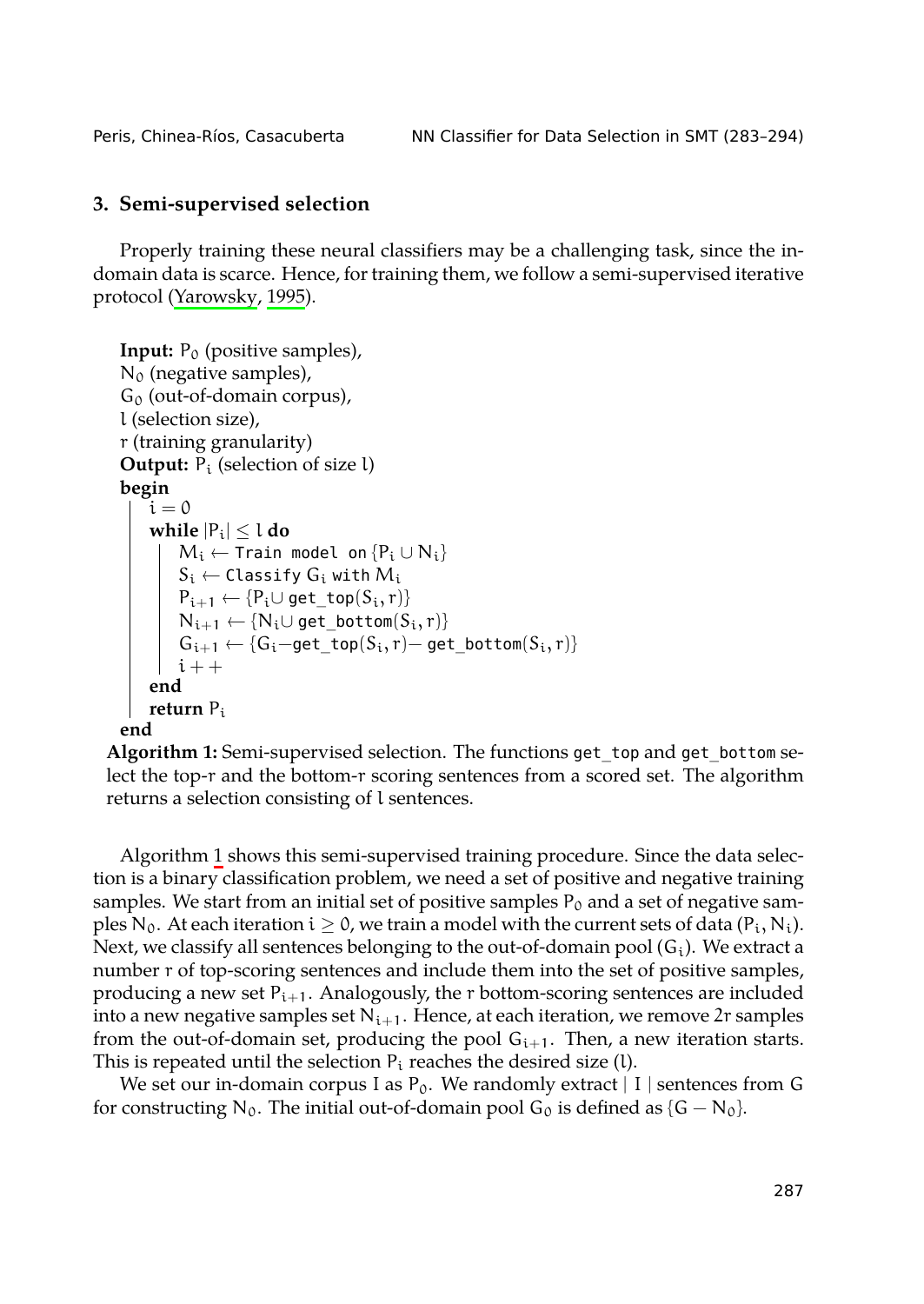### <span id="page-5-0"></span>**4. Experiments in SMT**

[In this se](#page-11-4)ction, we empirically evaluate the DS s[trategy](#page-10-12) [propo](#page-10-12)sed in Section [2. We](#page-11-4) conducted experiments on different language pairs for evaluating whether the conclusions drawn from one single language pair hold in f[ur](#page-5-1)ther scenarios.

### **4.1. Corpora**

Two corpora are involved within the DS task: an out-of-domain corpus G and an in-domain corpus I. DS selects only a portion of the out-of-domain corpus, and leverages that subset together with the in-domain data to train a, hopefully improved, SMT system. We used the publicly available Europarl (Koehn, 2005) and EMEA (Tiedemann, 2009) corpora as out-of-domain and in-domain data, respectively. As in-domain test sets, we used the Medical-Test and Medical-Mert corpora, partitions established in the 2014 Workshop on Statistical Machine Translation $^1$ . We focused on the English (En), French (Fr) and German (De) language pairs, conducting experiments in all directions. Table 1 shows the corpora figures.

|          | <b>EMEA</b> |             | Medical-Mert |                         | <b>Medical-Test</b> |               | Europarl |              |
|----------|-------------|-------------|--------------|-------------------------|---------------------|---------------|----------|--------------|
|          | ۱S۱         | V           | S            | IV                      | ISI                 | IV            | S        | V            |
| En<br>Fr | 1.0M        | 98k<br>112k | 501          | 979<br>1.0 <sub>k</sub> | 1.0k                | 1.8k<br>26.9k | 2.0M     | 157k<br>215k |
| En<br>De | 1.1M        | 99k<br>141k | 500          | 979<br>874              | 1.0k                | 1.9k<br>1.7k  | 1.9M     | 153k<br>290k |

*Table 1: Corpora main figures. EMEA ist[he in-domain corpus,](#page-11-5) Medical-Test is the evaluation data and Medical-Mert is the development set. Europarl is the out-of-domain corpus.* |S| *stands for number of sentences and* |V| *for vocabulary size. M denotes millions of elements and k thousands.*

#### <span id="page-5-1"></span>**4.2. Experimental setup**

All neural models were initialized using word-embedding matrices from word2vec, obtained using the skip-gram model from Mikolov et al. (2013) and trained on part of Google News dataset in the case of English and on Wikipedia in the case of French and German. Word-embedding matrices were fine-tuned during the semi-supervised selection protocol. The size of the word-embeddings was 300.

Following Kim (2014), we used filter windows of lengths 3, 4, 5 with 100 features maps each for the CNN classifier. In order to have a similar number of parameters

<sup>1</sup>http://www.statmt.org/wmt14/medical-task/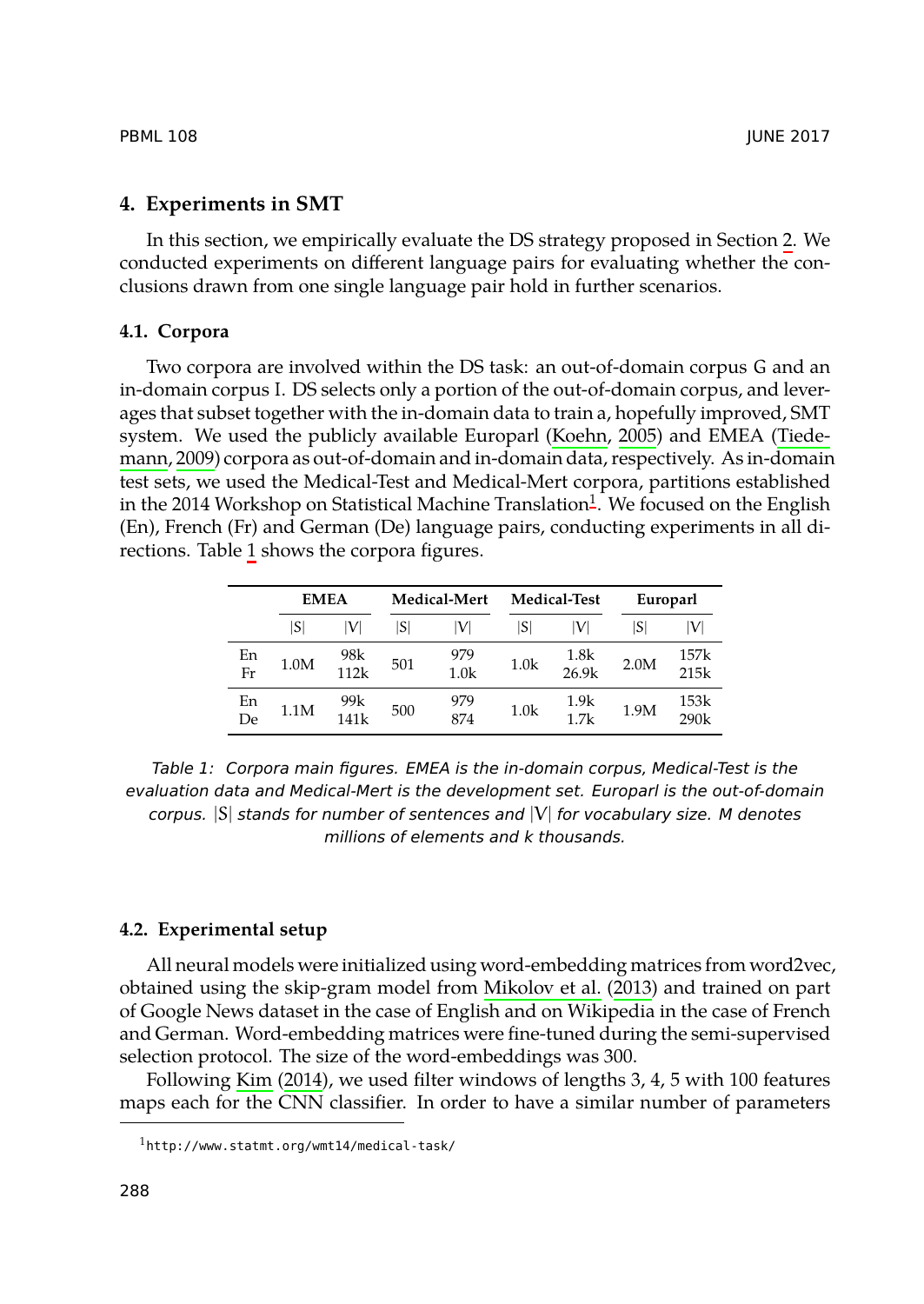|  | Peris, Chinea-Ríos, Casacuberta |  |  |  |
|--|---------------------------------|--|--|--|
|--|---------------------------------|--|--|--|

NN Classifier for Data Selection in SMT (283-294)

than in the C[NN \(20 million app](#page-10-13)roximately), we used 300 units in each LSTM layer. 2 [FC](#page-11-7) layers of size 200 and 100 [were introduced after](#page-10-14) the CNN and BLSTM (Section [2.2\).](#page-11-7)

[For tra](#page-11-7)ining the CNN classifier, we used Adadelta (Zeiler, 2012) with its default parameters. The BLSTM n[etwork was trained](#page-11-8) with Adam (Kingma and Ba, 2014), with a learning rate of 10−<sup>4</sup> . During training, we applied [Gauss](#page-11-9)i[an no](#page-11-9)ise to the weights  $(\sigma = 0.01)$ . All neural models<sup>2</sup> were implemented using the Theano (Theano Development Team, 2016) and Keras libraries. The number of sentences selected at each iteration (r) was chosen trading off speed and granularity ( $r = 50,000$ ).

All SMT experiments were carried out using the open-source ph[rase-based SMT](#page-11-10) [toolk](#page-11-10)it Moses (Koehn et al., 2007). The language model used was a 5-gram, with modified Kneser-Ney smoothing (Kneser and Ney, 1995), built with the SRILM toolkit (Stolcke, 2002). The phrase table was generated by means of symmetrised word alignments obtained with GIZA++ (Och and Ney, 2003). The log-lineal combination weights were optimized using MERT (minimum error rate training) (Och, 2003). In order to minimize the random nature of MERT and purposing to provide robustness to the results, every result of this paper constitutes the average of 10 repetitions. In the tables, 95% confidence intervals of these repetitions are shown.

The final translation quality was evaluated by means of BLEU (Papineni et al., 2002). Nevertheless, since we are in a DS scope, the amount of data required for training each system also becomes a fundamental evaluation metric.

The SMT systems were trained using the selection provided by the proposed methods toge[th](#page-7-0)er with the in-domain corpus. We compared the selection methods with two baseline systems. The first one consists in training the SMT system only with indomain data. We refer to this setup with the name of bsln-emea. The second baseline was obtained training with all available data (i.e., in-domain and out-of-domain). We will refer to this setup as bsln-all. In addition, we also included results of a purely random sentence selection without replacement.

#### **4.3. Experimental results**

Table 2 shows the best results obtained with our DS method using the two neural network architectu[res proposed \(CNN and BLSTM\) and the]( https://github.com/lvapeab/sentence-selectioNN) CE method for each language pair.

In En-Fr and En-De, Fr-En, translation quality using DS improves over bsln-all, but using significantly less data (20%, 23% and 26% of the total amount of out-ofdomain data, respectively). In the case of De-En, translation quality results are similar, but also reducing the amount of data required: only a 23%. According to these results, we can state that our DS strategy is able to deliver similar quality than using all the data, but only with a rough quarter of the data.

<sup>&</sup>lt;sup>2</sup>Source code available at https://github.com/lvapeab/sentence-selectioNN.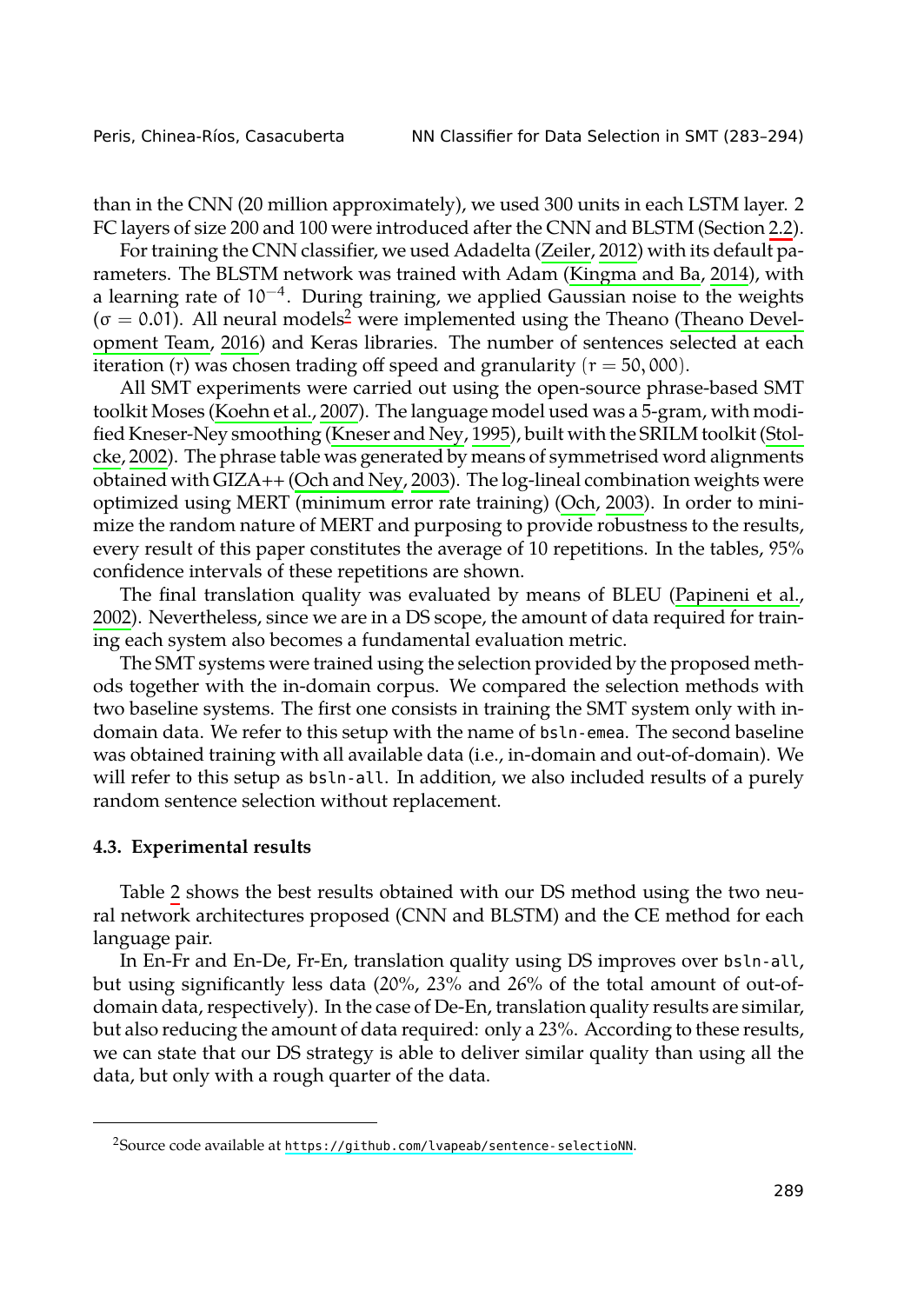<span id="page-7-0"></span>

|                |               | $Fr$ -En       |               |  |
|----------------|---------------|----------------|---------------|--|
| <b>BLEU</b>    | #Sentences    | <b>BLEU</b>    | #Sentences    |  |
| $28.6 + 0.2$   | 1.0M          | $29.9 + 0.2$   | 1.0M          |  |
| $29.4 + 0.1$   | $1.0M + 1.5M$ | $32.4 + 0.1$   | $1.0M + 1.5M$ |  |
| $29.4 \pm 0.4$ | $1.0M + 500k$ | $32.3 \pm 0.3$ | $1.0M + 500k$ |  |
| $29.8 + 0.1$   | $1.0M + 450k$ | $31.8 + 0.1$   | 1.0M+600k     |  |
| $29.9 + 0.3$   | $1.0M + 300k$ | $32.3 \pm 0.1$ | $1.0M + 500k$ |  |
| $29.8 \pm 0.2$ | 1.0M+450k     | $32.3 \pm 0.2$ | 1.0M+350k     |  |
| De-En          |               | En-De          |               |  |
| <b>BLEU</b>    | #Sentences    | <b>BLEU</b>    | #Sentences    |  |
| $23.7 + 0.2$   | 1.0M          | $15.6 + 0.1$   | 1.0M          |  |
| $26.2 + 0.3$   | $1.0M + 1.5M$ | $16.6 + 0.2$   | $1.0M + 1.5M$ |  |
| $25.5 \pm 0.1$ | $1.0M + 600k$ | $16.8 \pm 0.1$ | $1.0M + 550k$ |  |
| $25.5 \pm 0.3$ | $1.0M + 600k$ | $16.8 + 0.2$   | $1.0M + 500k$ |  |
| $25.9 + 0.1$   | $1.0M + 500k$ | $17.1 + 0.2$   | 1.0M+400k     |  |
| $25.9 \pm 0.1$ | 1.0M+400k     | $16.9 \pm 0.1$ | 1.0M+350k     |  |
|                |               | En-Fr          |               |  |

*Table 2: Summary of best results obtained. Columns denote, from left to right: selection strategy, BLEU, number of sentences, given in terms of the in-domain corpus size, and* (+) *selected sentences.*

All proposed DS methods are mostly able to improve over random selection but in some [ca](#page-8-1)ses differences are not significant. It should be noted that beating random is very hard, since all DS methods, including random, will eventually converge to the same point: adding all the data available. The key difference is the amount of data needed for achieving the same translation quality.

Results obtained in terms of BLEU with our DS method are slightly better than the ones obtained with CE difference. However, CE difference req[ui](#page-9-1)res significantly more sentences to reach comparable translation quality.

Finally, CNN and BLSTM networks seem to perform similarly. Therefore, we conclude that both architectures are good options for this task.

Table 3 shows the best results obtained with our bilingual data selection method using both neural architectures proposed (Bili-CNN and Bili-BLSTM) and bilingual CE (Bili-CE) method for each language pair. Again, the DS selection techniques beat all baselines in terms of BLEU, requiring less data to train the SMT system.

Compared to the monolingual methods, our bilingual DS techniques provide similar results. Nevertheless, in all cases the bilingual methods are able perform better selections at the early stages of the process, as illustrated in Figure 2. As we steadily select more sentences, monolingual and bilingual methods eventually converge to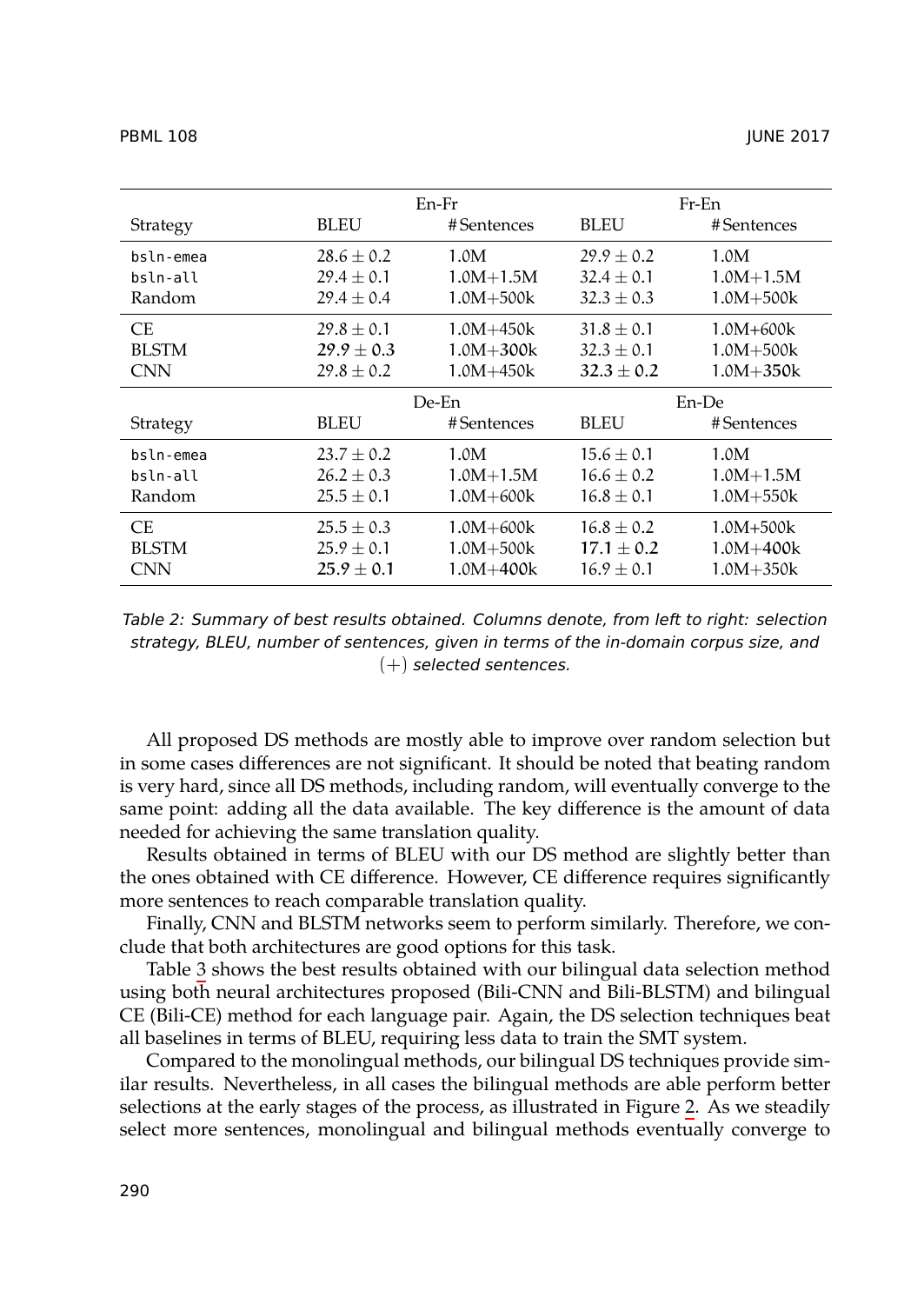<span id="page-8-1"></span>

|                 |                | En-Fr         | Fr-En        |               |  |
|-----------------|----------------|---------------|--------------|---------------|--|
| Strategy        | <b>BLEU</b>    | #Sentences    | <b>BLEU</b>  | #Sentences    |  |
| Bili-CE         | $30.2 + 0.2$   | $1.0M + 350k$ | $32.5 + 0.1$ | $1.0M + 450k$ |  |
| Bili-BLSTM      | $30.2 + 0.2$   | $1.0M + 300k$ | $32.3 + 0.1$ | $1.0M + 450k$ |  |
| <b>Bili-CNN</b> | $30.1 \pm 0.3$ | $1.0M + 300k$ | $32.6 + 0.2$ | $1.0M + 500k$ |  |
|                 | De-En          |               | En-De        |               |  |
| Strategy        | <b>BLEU</b>    | #Sentences    | <b>BLEU</b>  | #Sentences    |  |
| Bili-CE         | $25.9 + 0.2$   | $1.0M + 350k$ | $17.0 + 0.2$ | $1.0M + 500k$ |  |
| Bili-BLSTM      | $26.0 + 0.1$   | $1.0M + 500k$ | $17.1 + 0.2$ | $1.0M + 250k$ |  |
| Bili-CNN        | $25.8 + 0.1$   | $1.0M + 200k$ | $17.0 + 0.1$ | $1.0M + 350k$ |  |

Peris, Chinea-Ríos, Casacuberta NN Classifier for Data Selection in SMT (283–294)

*Table 3: Summary of bilingual results obtained. Columns denote, from left to right: selection strategy, BLEU, number of sentences, given in terms of the in-domain corpus size, and* (+) *selected sentences.*

similar results. We can see that adding sentences selected by means of DS techniques improves over the baselines from the very beginning. Selecting at a bilingual level is specially effective in small selections: while the monolingual method requires 150k sentences for beating the bsln-all baseline, the bilingual methods only require 50k. Here we show only the En-Fr language pair due to space restriction, but this behavior is consistent across all languages.

## <span id="page-8-0"></span>**5. Conclusion and future work**

We developed a DS method, based on sentence classification techniques. The uses CNNs or BLSTM networks for computing a sentence representation. We thoroughly evaluated it over four language pairs. Our method yielded better translation performance than the cross-entropy DS technique, requiring a minor amount of data. Additionally, we found that both CNN and BLSTM networks performed similarly, thus being both suitable sentence encoders.

At the light of the monolingual results, we expected higher gains of performance when considering the both sides of the corpora. It should be tested if a different combination strategy of the classifiers is able to exploit parallel corpora to their full. Moreover, we should also compare the performance of classical classifiers, such as support vector machines (SVM) or logistical regression. We also noted that the De-En language pair had a different behavior than other language pairs. We should study the DS process when applied to inflected languages.

In this work, we chose the initial set of negative samples  $(N_0)$  following a random criterion. In the future, we should investigate if a more informed technique (e.g. per-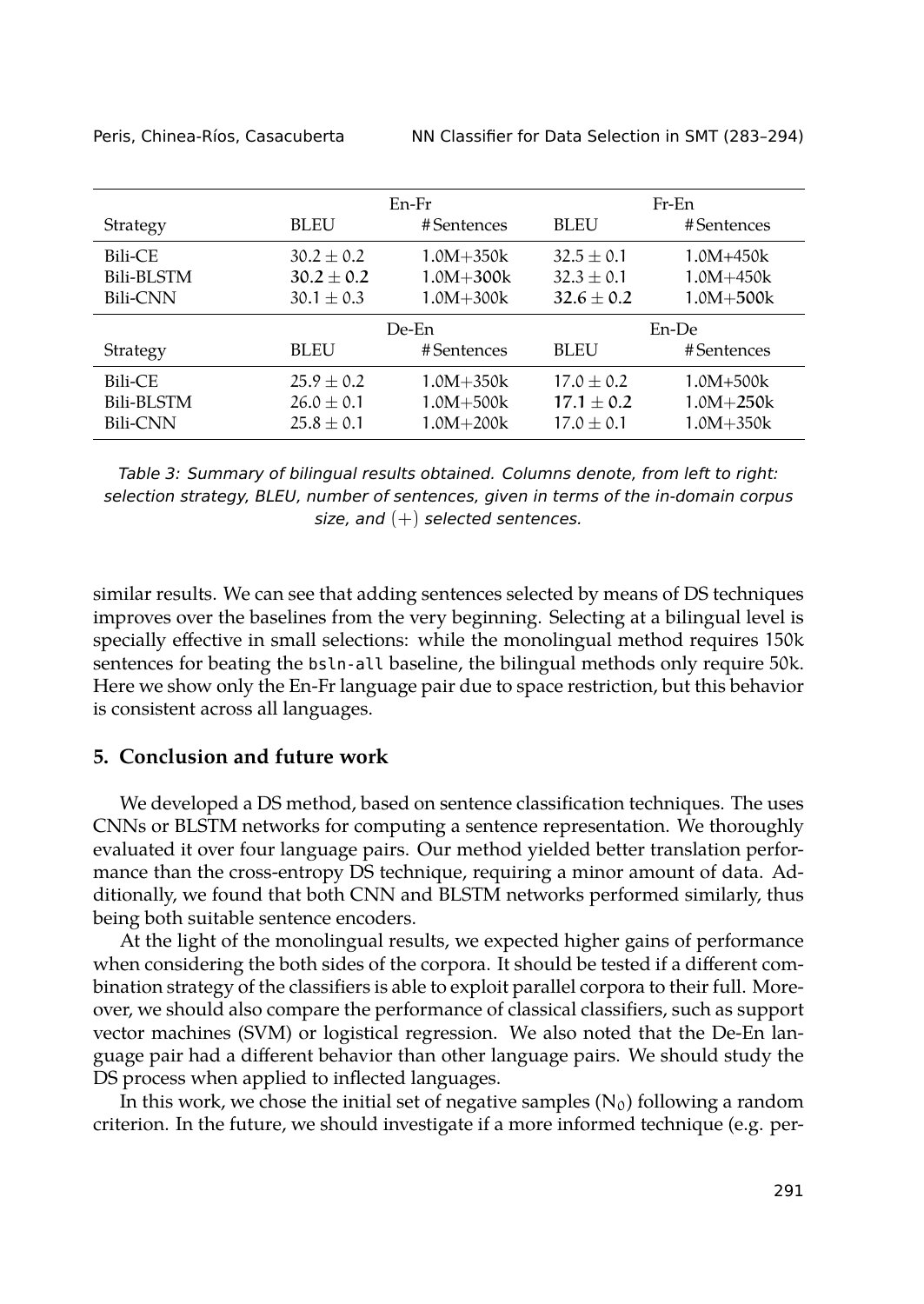<span id="page-9-1"></span>

*Figure 2: Effect of adding sentences over the BLEU score using the different DS techniques (with monolingual and bilingual form) and random selection techniques for the En-Fr language pair. Horizontal lines represent the scores when using just the in-domain training corpus(bsln-emea) and all the data available(bsln-all).*

plexity or the invitation model from Hoang and Sima'an (2014)) helps the selection system by providing a more suitable  $N_0$ .

In addition, we aim to delve into the usage of semi-supervised training strategies for the classifier. Ladder networks (Rasmus et al., 2015) seem a promising tool. We should investigate how to include them in our pipeline. We should also explore oneshot learning strategies in a scenario where only the text to translate is available.

Finally, we should also test our data selection method within the neural machine translation (NMT) technology. NMT systems rely on the usage of large amount of data, but it should be investigated whether the inclusion of in-domain data effectively helps the system. Moreover, as by product of the NMT training, we could use the NMT encoder for pre-initializing our classifier, hoping a boost in the system performance.

### <span id="page-9-0"></span>**Acknowledgements**

The research leading to these results has received funding from the Generalitat Valenciana under grant PROMETEOII/2014/030 and the FPI (2014) grant by Universitat Politècnica de València. We also acknowledge NVIDIA for the donation of a GPU used in this work.

## **Bibliography**

Axelrod, Amittai, Xiaodong He, and Jianfeng Gao. Domain adaptation via pseudo in-domain data selection. In *Proc. of EMNLP*, pages 355–362, 2011.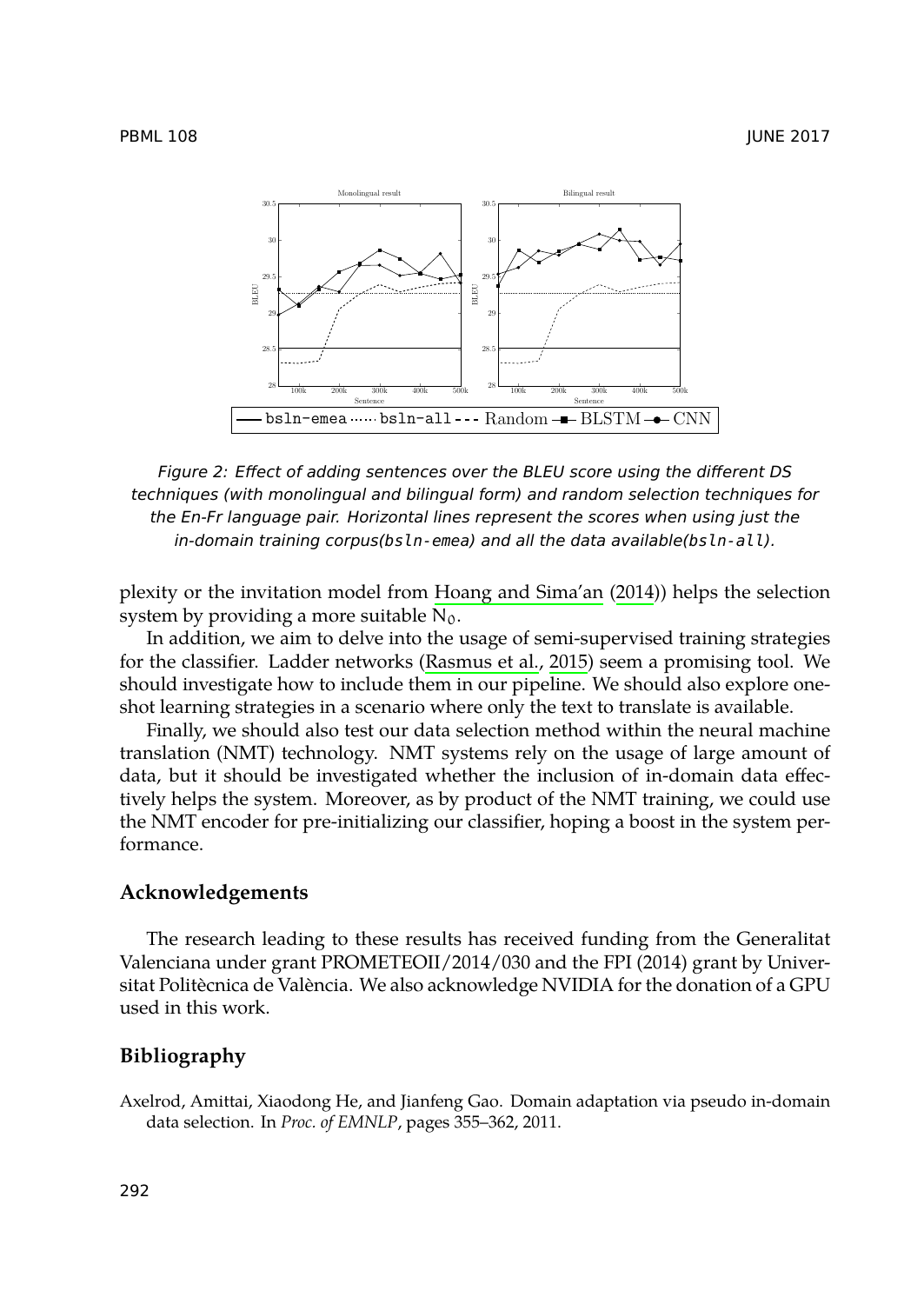- <span id="page-10-2"></span>Bahdanau, Dzmitry, Kyunghyun Cho, and Yoshua Bengio. Neural Machine Translation by Jointly Learning to Align and Translate. *arXiv:1409.0473*, 2015.
- <span id="page-10-0"></span>Callison-Burch, Chris, Cameron Fordyce, Philipp Koehn, Christof Monz, and Josh Schroeder. (Meta-) evaluation of machine translation. In *Proc. of WMT*, pages 136–158, 2007.
- <span id="page-10-6"></span>Chen, Boxing and Fei Huang. Semi-supervised convolutional networks for translation adaptation with tiny amount of in-domain data. *Proc. of CoNLL*, pages 314–324, 2016.
- <span id="page-10-7"></span>Chen, Boxing, Roland Kuhn, George Foster, Colin Cherry, and Fei Huang. Bilingual Methods for Adaptive Training Data Selection for Machine Translation. *Proc. of AMTA*, pages 93–103, 2016.
- <span id="page-10-4"></span>Duh, Kevin, Graham Neubig, Katsuhito Sudoh, and Hajime Tsukada. Adaptation Data Selection using Neural Language Models: Experiments in Machine Translation. In *Proc. of ACL*, pages 678–683, 2013.
- <span id="page-10-11"></span>Gers, Felix A, Jürgen Schmidhuber, and Fred Cummins. Learning to forget: Continual prediction with LSTM. *Neural Computation*, 12(10):2451–2471, 2000.
- <span id="page-10-15"></span>Hoang, Cuong and Khalil Sima'an. Latent Domain Translation Models in Mix-of-Domains Haystack, 2014.
- <span id="page-10-10"></span>Hochreiter, Sepp and Jürgen Schmidhuber. Long Short-Term Memory. *Neural Computation*, 9 (8):1735–1780, 1997.
- <span id="page-10-3"></span>Joty, Shafiq, Nadir Durrani, Hassan Sajjad, and Ahmed Abdelali. Domain adaptation using neural network joint model. *Computer Speech & Language*, In Press, 2017.
- <span id="page-10-8"></span>Kalchbrenner, Nal and Phil Blunsom. Recurrent Continuous Translation Models. In *Proc. of EMNLP*, pages 1700–1709, 2013.
- <span id="page-10-9"></span>Kim, Yoon. Convolutional Neural Networks for Sentence Classification. In *Proc. of EMNLP*, pages 1746–1751, 2014.
- Kingma, Diederik P. and Jimmy Ba. Adam: A Method for Stochastic Optimization. *arXiv:1412.6980*, 2014.
- <span id="page-10-14"></span>Kneser, Reinhard and Hermann Ney. Improved backing-off for m-gram language modeling. In *Proc. of ICASSP*, pages 181–184, 1995.
- <span id="page-10-12"></span>Koehn, Philipp. Europarl: A parallel corpus for statistical machine translation. In *Proc. of MT Summit*, pages 79–86, 2005.
- <span id="page-10-1"></span>Koehn, Philipp. *Statistical machine translation*. Cambridge University Press, 2010.
- <span id="page-10-13"></span>Koehn, Philipp, Hieu Hoang, Alexandra Birch, Chris Callison-Burch, Marcello Federico, Nicola Bertoldi, Brooke Cowan, Wade Shen, Christine Moran, Richard Zens, et al. Moses: Open source toolkit for statistical machine translation. In *Proc. of ACL*, pages 177–180, 2007.
- <span id="page-10-5"></span>LeCun, Y., L. Bottou, Y. Bengio, and P. Haffner. Gradient-Based Learning Applied to Document Recognition. *Proc. of the IEEE*, 86(11):2278–2324, 1998.
- Mansour, Saab, Joern Wuebker, and Hermann Ney. Combining translation and language model scoring for domain-specific data filtering. In *Proc. of IWSLT*, pages 222–229, 2011.